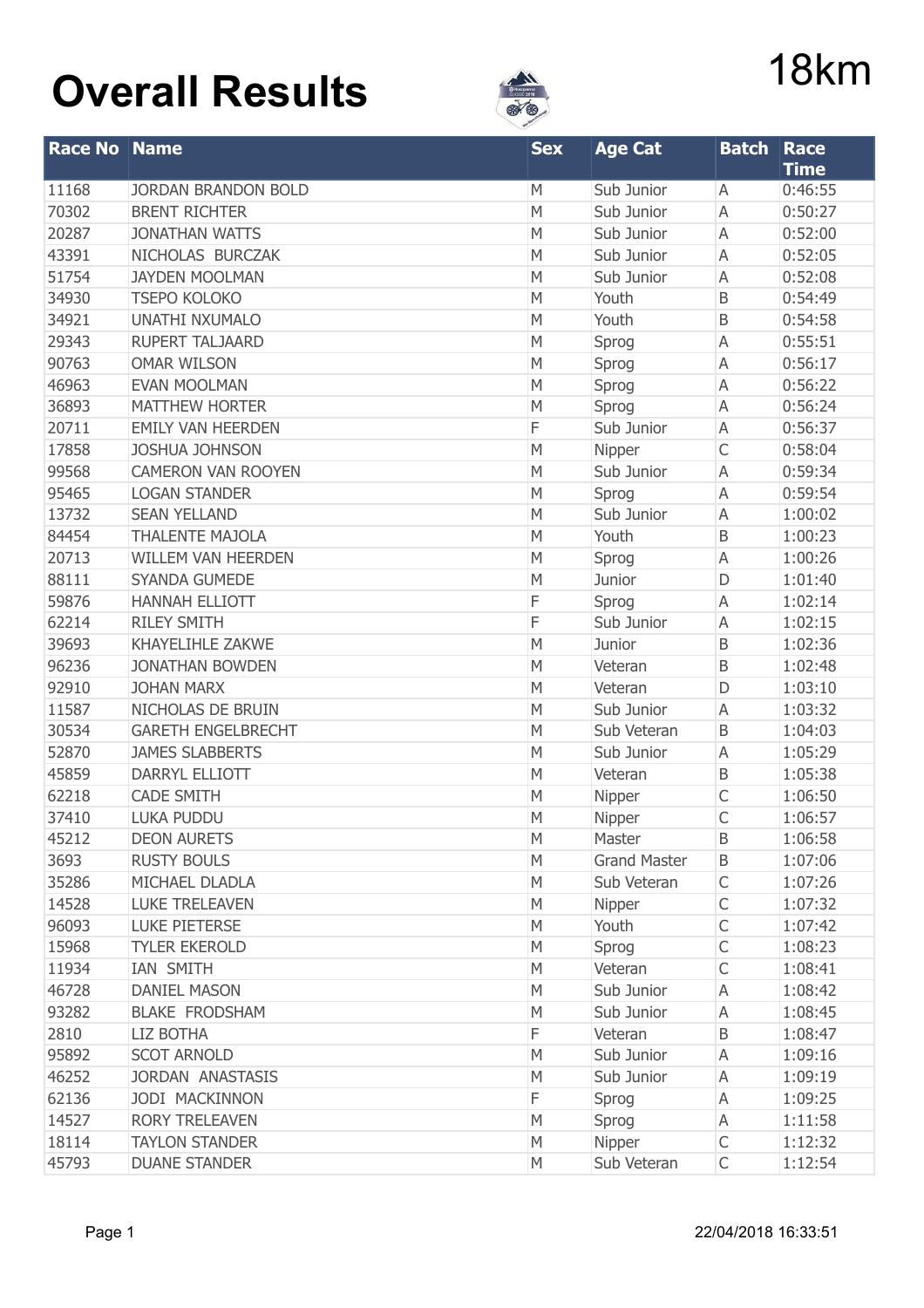

|       |                                | st <sup>er</sup> |                     |              |         |
|-------|--------------------------------|------------------|---------------------|--------------|---------|
| 7324  | <b>BRETT AUSTEN SMITH</b>      | M                | Master              | D            | 1:13:03 |
| 10592 | <b>ROSS TRELEAVEN</b>          | M                | Veteran             | $\mathsf{C}$ | 1:13:14 |
| 75554 | <b>KORBAN DRY</b>              | M                | Youth               | D            | 1:14:05 |
| 14228 | PETER DARREN HYDE              | M                | Master              | B            | 1:14:21 |
| 71684 | <b>MARIUS LOURENS</b>          | M                | Veteran             | D            | 1:15:36 |
| 71685 | <b>CHANEL LOURENS</b>          | F                | Sub Veteran         | D            | 1:15:38 |
| 97904 | <b>MATTHEW CHAPMAN</b>         | M                | Sub Junior          | A            | 1:15:59 |
| 81018 | MIGUEL DE PAIVA                | M                | Sub Junior          | A            | 1:16:18 |
| 52958 | <b>RHYS HORSLEY</b>            | M                | Veteran             | D            | 1:16:25 |
| 45110 | <b>SVEN KLIPP</b>              | M                | Senior/Elite        | D            | 1:16:47 |
| 52745 | <b>DERRICK BAIRD</b>           | M                | Master              | $\mathsf{C}$ | 1:17:02 |
| 76162 | DANIEL LE ROUX                 | M                | Veteran             | $\mathsf{C}$ | 1:17:08 |
| 9301  | <b>RUDI GREYLING</b>           | M                | Veteran             | $\mathsf{C}$ | 1:17:10 |
| 7223  | WILLEM VAN SCHALKWYK           | M                | <b>Grand Master</b> | B            | 1:17:12 |
| 37591 | <b>JOSHUA AURETS</b>           | M                | Sub Junior          | A            | 1:18:03 |
| 5009  | <b>EUGEN THIES</b>             | M                | Master              | B            | 1:18:10 |
| 62220 | <b>DEBBIE SMITH</b>            | F                | Veteran             | $\mathsf{C}$ | 1:19:32 |
| 32485 | <b>CHRISTELLE VAN ZUYDAM</b>   | F                | Sub Veteran         | B            | 1:19:35 |
| 15530 | <b>KAREN KOHNE</b>             | F                | Sub Veteran         | D            | 1:19:57 |
| 81078 | <b>LEYTON HUTCHESON</b>        | M                | Youth               | D            | 1:20:02 |
| 88045 | <b>THABISO ZINDELA</b>         | M                | Sub Junior          | A            | 1:21:01 |
| 36839 | <b>SFISO NDABA</b>             | M                | Sub Veteran         | B            | 1:21:04 |
| 70259 | <b>LUKE MULLER</b>             | М                | Sprog               | A            | 1:21:26 |
| 9584  | JONATHAN DIEDERICHS            | M                | Senior/Elite        | D            | 1:22:17 |
| 87751 | MATTHEW DIXON-PAVER            | M                | Sub Veteran         | D            | 1:22:19 |
| 97887 | THANDOLWETHU ZIMU              | M                | Sub Junior          | A            | 1:22:32 |
| 32486 | JEANNE L. VAN ZUYDAM           | F                | Sub Veteran         | B            | 1:22:34 |
| 44332 | <b>JENNY LAVERS</b>            | F                | Veteran             | B            | 1:23:21 |
| 20772 | MICHAEL RUTHERFORD             | M                | Veteran             | $\mathsf{C}$ | 1:23:52 |
| 38051 | <b>HAYDEN PIETERSE</b>         | M                | Sub Junior          | $\mathsf{C}$ | 1:24:14 |
| 7565  | <b>ROY NEWLANDS</b>            | M                | Veteran             | B            | 1:25:00 |
| 64407 | MEGAN HORSLEY                  | F                | Sub Junior          | Α            | 1:25:06 |
| 48824 | <b>LUKE NEWLANDS</b>           | M                | Sprog               | Α            | 1:25:19 |
| 25545 | <b>TIMOTHY DE KLERK</b>        | М                | Senior/Elite        | D            | 1:25:27 |
| 6680  | <b>ADAM PARFITT</b>            | M                | Veteran             | B            | 1:25:32 |
| 50351 | <b>KENNETH DRY</b>             | M                | Veteran             | D            | 1:25:48 |
| 75315 | <b>JOHAN RAUTENBACH</b>        | М                | <b>Grand Master</b> | C            | 1:25:51 |
| 4098  | <b>ANDREW WALKER</b>           | M                | Master              | D            | 1:26:06 |
| 3485  | <b>CAREY WATTS</b>             | F                | Veteran             | D            | 1:26:08 |
| 82661 | <b>BRAYDEN WALKER</b>          | M                | Sprog               | A            | 1:27:21 |
| 3307  | <b>MIKE ALBERS</b>             | M                | <b>Grand Master</b> | D            | 1:29:37 |
| 65383 | FRANCESCO LO PICCOLO           | M                | Sub Junior          | A            | 1:29:45 |
| 8225  | <b>DIANE DENNISON</b>          | F                | Master              | B            | 1:29:50 |
| 95860 | <b>GILL VERMAAK</b>            | F                | <b>Grand Master</b> | Β            | 1:31:31 |
| 92729 | <b>BRIAN VERMAAK</b>           | M                | <b>Grand Master</b> | B            | 1:31:33 |
| 97869 | <b>CEBOLENKOSI ZONDI</b>       | M                | Sub Junior          | Α            | 1:31:36 |
| 39698 | <b>BONGMUSA LESEDI MOTAUNG</b> | М                | Sprog               | Α            | 1:32:10 |
| 62204 | <b>STUART TEMPLE</b>           | М                | Nipper              | $\mathsf{C}$ | 1:32:18 |
|       |                                |                  |                     |              |         |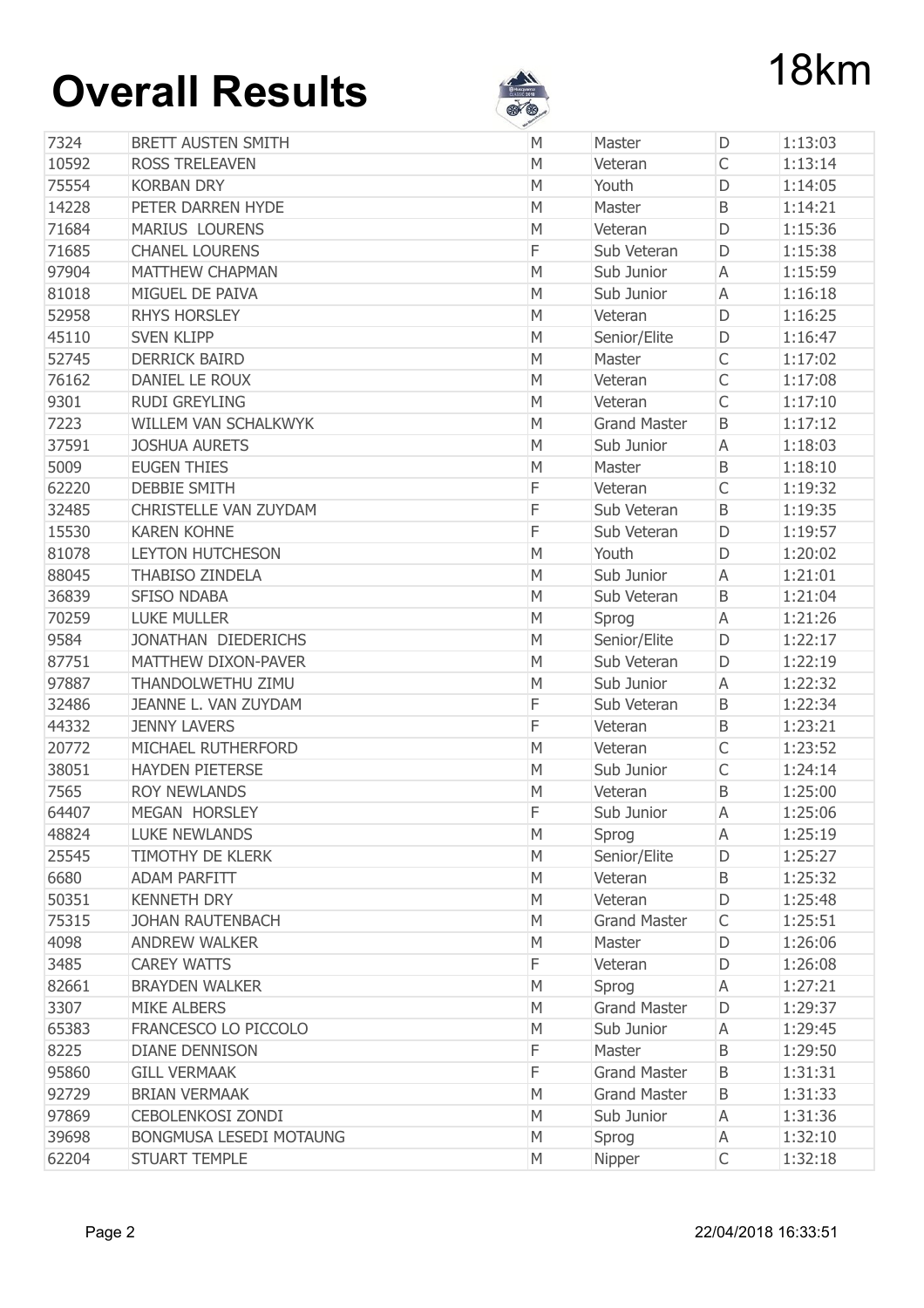

|       |                           | v |                     |              |         |
|-------|---------------------------|---|---------------------|--------------|---------|
| 2040  | <b>NICK FLOROS</b>        | M | Veteran             | D            | 1:32:20 |
| 5763  | NICKY IRVINE              | F | Sub Veteran         | D            | 1:32:28 |
| 82660 | <b>EVAN WALKER</b>        | M | Nipper              | $\mathsf{C}$ | 1:33:05 |
| 82655 | <b>GRIEG WALKER</b>       | M | Veteran             | C            | 1:33:07 |
| 27947 | <b>LINNEY FOURIE</b>      | F | Veteran             | B            | 1:34:01 |
| 34927 | <b>THABILE ZONDI</b>      | F | Senior/Elite        | $\mathsf{C}$ | 1:35:38 |
| 24652 | PETER DE KLERK            | M | Master              | D            | 1:36:16 |
| 56084 | <b>SID THORNE</b>         | M | Master              | D            | 1:37:44 |
| 88171 | <b>SYLVESTER THORNE</b>   | M | Sub Veteran         | D            | 1:37:54 |
| 36843 | <b>COLE SELLICK</b>       | M | Sprog               | A            | 1:38:07 |
| 68689 | MITCHELL BRYAN BOIK       | M | Sprog               | A            | 1:38:09 |
| 61923 | MICHELLE ALBERS           | F | Master              | D            | 1:38:46 |
| 35188 | <b>JUSTIN STOLTZ</b>      | M | Sprog               | A            | 1:39:26 |
| 2746  | NICOLE TALBOT             | F | Sub Veteran         | D            | 1:39:29 |
| 24653 | <b>MADISON BATESON</b>    | F | Nipper              | $\mathsf{C}$ | 1:40:40 |
| 3982  | <b>CHRIS SCHUTTE</b>      | M | Master              | B            | 1:40:48 |
| 16213 | <b>LARA BATESON</b>       | F | Veteran             | C            | 1:40:51 |
| 53512 | <b>MATHEW HOWARD</b>      | M | Youth               | B            | 1:41:01 |
| 54853 | <b>SHARON POTGIETER</b>   | F | Master              | D            | 1:41:11 |
| 62821 | <b>SHAVAUN LINDSAY</b>    | F | Sub Veteran         | D            | 1:41:12 |
| 92822 | <b>KEITH TODD</b>         | M | <b>Grand Master</b> | $\mathsf C$  | 1:41:39 |
| 2376  | L HEIN                    | F | Sub Veteran         | C            | 1:42:37 |
| 44220 | <b>KIM HEIN</b>           | M | Sub Veteran         | $\mathsf{C}$ | 1:42:47 |
| 98571 | <b>RUSSELL GEORGE</b>     | M | Sub Veteran         | D            | 1:43:04 |
| 84718 | <b>GARETH DE JAGER</b>    | M | Senior/Elite        | D            | 1:43:12 |
| 18950 | PHILLIP DREYER            | M | Senior/Elite        | D            | 1:43:19 |
| 96222 | <b>GRAHAM ODENDAAL</b>    | M | Master              | D            | 1:44:47 |
| 96220 | <b>ERNA STRYDOM</b>       | F | Veteran             | D            | 1:45:03 |
| 75186 | <b>XANDER MCCARTHY</b>    | M | Nipper              | C            | 1:45:37 |
| 88140 | <b>ANELE KHOZA</b>        | F | Youth               | D            | 1:46:00 |
| 86248 | <b>JACQUES MCCARTHY</b>   | M | Veteran             | C            | 1:46:04 |
| 39696 | <b>LERATO MOKHELA</b>     | F | Youth               | D            | 1:46:10 |
| 77208 | <b>DAVID VENTER</b>       | M | Veteran             | C            | 1:47:18 |
| 70764 | <b>LANCE LANGE</b>        | M | Sub Veteran         | $\mathsf C$  | 1:47:48 |
| 61553 | RORY DA SILVA             | M | <b>Grand Master</b> | $\mathsf C$  | 1:47:49 |
| 13694 | <b>ZAK LANGE</b>          | M | Senior/Elite        | С            | 1:47:50 |
| 80701 | <b>CHENNELL VERNES</b>    | F | Master              | D            | 1:50:18 |
| 84837 | DIDIER MACQUET-MAUREL     | M | Sub Veteran         | D            | 1:50:38 |
| 36844 | BELINDA BOIK              | F | Master              | С            | 1:51:13 |
| 53101 | <b>KERRY NEL</b>          | F | Master              | $\mathsf C$  | 1:51:15 |
| 82619 | <b>WENDY HOLCROFT</b>     | F | Veteran             | Β            | 1:52:23 |
| 93685 | <b>NEIL SELLICK</b>       | M | Veteran             | Β            | 1:56:28 |
| 5805  | <b>NICO WOLMARANS</b>     | M | Veteran             | D            | 1:57:03 |
| 19915 | <b>LISA JANE MAARTENS</b> | F | Veteran             | D            | 1:58:24 |
| 88122 | PHILLIE BAINES            | F | Master              | D            | 1:59:32 |
| 52086 | <b>JOHNNY BLACK</b>       | M | <b>Grand Master</b> | D            | 1:59:36 |
| 83721 | <b>CANDICE FENSHAM</b>    | F | Senior/Elite        | C            | 1:59:49 |
| 13998 | <b>CRISTOFF SCHUTTE</b>   | M | Senior/Elite        | B            | 2:01:50 |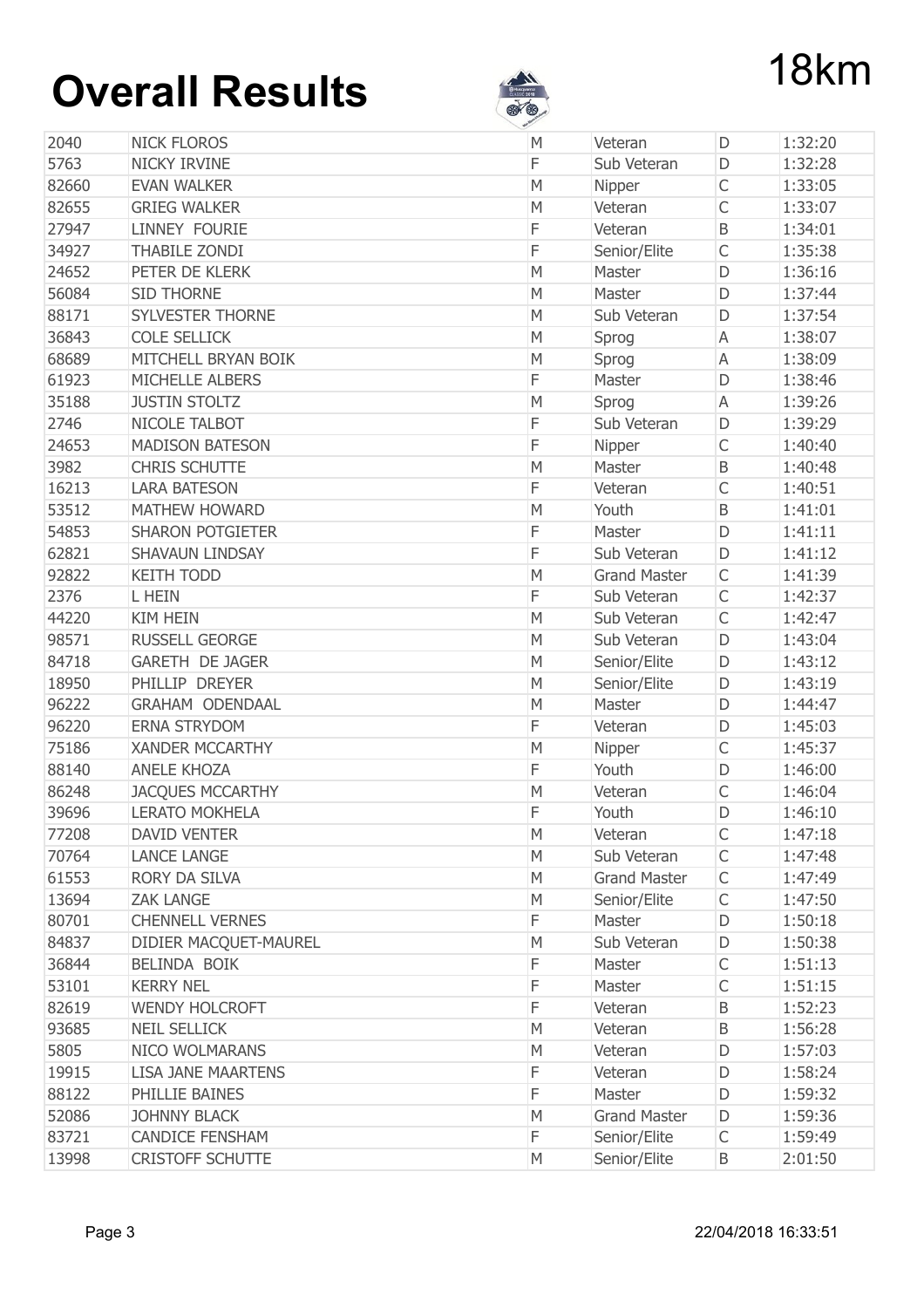

|       |                           | v            |                     |              |         |
|-------|---------------------------|--------------|---------------------|--------------|---------|
| 94767 | <b>ZIA-LEIGH SIMPSON</b>  | F            | Senior/Elite        | D            | 2:01:52 |
| 3535  | <b>MARTIN WARRIOR</b>     | M            | Master              | D            | 2:01:53 |
| 72669 | <b>ROXANE NIEMANDT</b>    | F            | Senior/Elite        | $\sf B$      | 2:03:27 |
| 3572  | <b>DORIAN BOULS</b>       | M            | Veteran             | $\mathsf{C}$ | 2:03:28 |
| 8547  | <b>GAIL BISSETT</b>       | F            | Master              | B            | 2:03:45 |
| 9846  | <b>DAVID LOUW</b>         | M            | Sub Veteran         | D            | 2:04:47 |
| 93454 | MONIQUE LOUW              | F            | Sub Veteran         | D            | 2:05:28 |
| 84666 | <b>JUDITH FLETT</b>       | F            | Master              | D            | 2:07:11 |
| 97802 | SIBONGISEN NZIMANDE       | M            | Veteran             | D            | 2:07:20 |
| 39463 | <b>HENNING BOTHA</b>      | $\mathsf{M}$ | Master              | $\sf B$      | 2:07:31 |
| 18055 | <b>SVEVA LOUISE YATES</b> | F            | Sub Junior          | D            | 2:07:58 |
| 82148 | <b>AMY NIEMANDT</b>       | F            | Master              | D            | 2:08:49 |
| 75387 | <b>CONNOR STAPLES</b>     | M            | Nipper              | $\mathsf C$  | 2:12:02 |
| 3269  | <b>VAUGHAN STAPLES</b>    | M            | Veteran             | $\mathsf{C}$ | 2:12:04 |
| 17882 | <b>ROBYN TEMPLE</b>       | F            | Nipper              | $\mathsf{C}$ | 2:13:10 |
| 53560 | <b>ASHLEIGH TEMPLE</b>    | F            | Veteran             | $\mathsf{C}$ | 2:13:10 |
| 82555 | <b>BRADLEY WALKER</b>     | M            | Nipper              | $\mathsf{C}$ | 2:13:40 |
| 4154  | <b>GONZALO CAMPERO</b>    | M            | Sub Veteran         | D            | 2:13:46 |
| 88058 | <b>JACK RIES</b>          | M            | Nipper              | $\mathsf{C}$ | 2:14:52 |
| 93000 | <b>JOHANN RIES</b>        | M            | Veteran             | $\mathsf{C}$ | 2:14:53 |
| 92767 | <b>ALAN WALKER</b>        | M            | <b>Grand Master</b> | $\mathsf{C}$ | 2:16:24 |
| 7834  | <b>NEIL THOMAS</b>        | M            | Veteran             | D            | 2:16:44 |
| 58726 | SARAH VAN DER MERWE       | F            | Veteran             | D            | 2:18:30 |
| 80967 | <b>GORDON HUTCHESON</b>   | M            | Master              | D            | 2:19:38 |
| 70760 | <b>KELLY RILEY</b>        | F            | Senior/Elite        | D            | 2:24:31 |
| 60339 | <b>BRAD NAIR</b>          | M            | Sub Veteran         | D            | 2:25:29 |
| 94758 | <b>WENDY JONES</b>        | F            | Veteran             | D            | 2:27:26 |
| 8853  | MICHELLE OLIVIER          | F            | Veteran             | D            | 2:37:12 |
| 4903  | PETER O'TOOLE             | M            | <b>Grand Master</b> | D            | 2:37:13 |
| 23403 | ROD MCFARQUHAR            | M            | <b>Grand Master</b> | D            | 2:37:15 |
| 55919 | <b>JOY CLAASSEN</b>       | F            | Master              | D            | 2:37:15 |
| 55577 | NADIA VAN DER HEEVER      | F            | <b>Grand Master</b> | D            | 2:48:53 |
| 82809 | <b>JACQUI STOLTZ</b>      | F            | Veteran             | D            | 2:48:55 |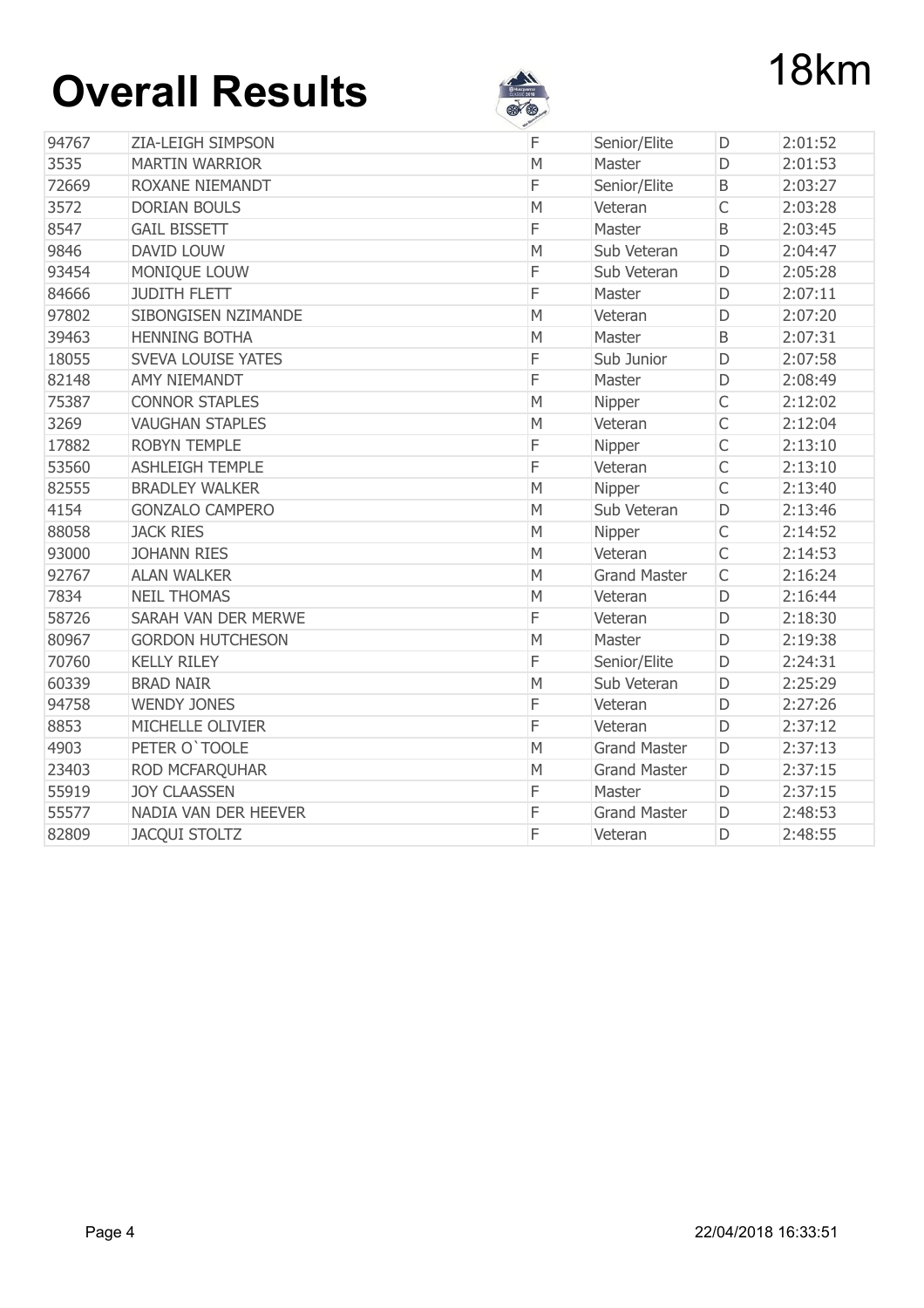| O<br>Pos                                                                                                                                                                                                                                                                                                                                                                                                       | Ą<br>e<br>ğ<br>Pos                                                                                                                                                                                                |
|----------------------------------------------------------------------------------------------------------------------------------------------------------------------------------------------------------------------------------------------------------------------------------------------------------------------------------------------------------------------------------------------------------------|-------------------------------------------------------------------------------------------------------------------------------------------------------------------------------------------------------------------|
| $\mathbf{1}$                                                                                                                                                                                                                                                                                                                                                                                                   |                                                                                                                                                                                                                   |
|                                                                                                                                                                                                                                                                                                                                                                                                                |                                                                                                                                                                                                                   |
|                                                                                                                                                                                                                                                                                                                                                                                                                |                                                                                                                                                                                                                   |
|                                                                                                                                                                                                                                                                                                                                                                                                                |                                                                                                                                                                                                                   |
|                                                                                                                                                                                                                                                                                                                                                                                                                |                                                                                                                                                                                                                   |
|                                                                                                                                                                                                                                                                                                                                                                                                                |                                                                                                                                                                                                                   |
|                                                                                                                                                                                                                                                                                                                                                                                                                |                                                                                                                                                                                                                   |
|                                                                                                                                                                                                                                                                                                                                                                                                                |                                                                                                                                                                                                                   |
|                                                                                                                                                                                                                                                                                                                                                                                                                |                                                                                                                                                                                                                   |
| $\begin{array}{@{}c@{\hspace{1em}}c@{\hspace{1em}}c@{\hspace{1em}}c@{\hspace{1em}}c@{\hspace{1em}}c@{\hspace{1em}}c@{\hspace{1em}}c@{\hspace{1em}}c@{\hspace{1em}}c@{\hspace{1em}}c@{\hspace{1em}}c@{\hspace{1em}}c@{\hspace{1em}}c@{\hspace{1em}}c@{\hspace{1em}}c@{\hspace{1em}}c@{\hspace{1em}}c@{\hspace{1em}}c@{\hspace{1em}}c@{\hspace{1em}}c@{\hspace{1em}}c@{\hspace{1em}}c@{\hspace{1em}}c@{\hspace{$ |                                                                                                                                                                                                                   |
| 11                                                                                                                                                                                                                                                                                                                                                                                                             |                                                                                                                                                                                                                   |
|                                                                                                                                                                                                                                                                                                                                                                                                                |                                                                                                                                                                                                                   |
| $\frac{1}{12}$                                                                                                                                                                                                                                                                                                                                                                                                 |                                                                                                                                                                                                                   |
| 13                                                                                                                                                                                                                                                                                                                                                                                                             |                                                                                                                                                                                                                   |
|                                                                                                                                                                                                                                                                                                                                                                                                                |                                                                                                                                                                                                                   |
| $\frac{14}{15}$                                                                                                                                                                                                                                                                                                                                                                                                |                                                                                                                                                                                                                   |
| 16                                                                                                                                                                                                                                                                                                                                                                                                             |                                                                                                                                                                                                                   |
| 17                                                                                                                                                                                                                                                                                                                                                                                                             |                                                                                                                                                                                                                   |
| 18                                                                                                                                                                                                                                                                                                                                                                                                             |                                                                                                                                                                                                                   |
|                                                                                                                                                                                                                                                                                                                                                                                                                |                                                                                                                                                                                                                   |
|                                                                                                                                                                                                                                                                                                                                                                                                                |                                                                                                                                                                                                                   |
| $\begin{array}{c}\n 2 \\  3 \\  \hline\n 19 \\  \hline\n 20\n \end{array}$                                                                                                                                                                                                                                                                                                                                     |                                                                                                                                                                                                                   |
|                                                                                                                                                                                                                                                                                                                                                                                                                | $\frac{1}{2}$ $\frac{2}{3}$ $\frac{3}{4}$ $\frac{4}{5}$ $\frac{1}{2}$ $\frac{2}{3}$ $\frac{3}{4}$ $\frac{4}{1}$ $\frac{1}{1}$ $\frac{6}{5}$ $\frac{7}{7}$ $\frac{3}{6}$ $\frac{6}{1}$ $\frac{1}{2}$ $\frac{2}{2}$ |
|                                                                                                                                                                                                                                                                                                                                                                                                                |                                                                                                                                                                                                                   |
|                                                                                                                                                                                                                                                                                                                                                                                                                |                                                                                                                                                                                                                   |
|                                                                                                                                                                                                                                                                                                                                                                                                                |                                                                                                                                                                                                                   |
| 21<br>22<br>23<br>24<br>25<br>26                                                                                                                                                                                                                                                                                                                                                                               |                                                                                                                                                                                                                   |
|                                                                                                                                                                                                                                                                                                                                                                                                                |                                                                                                                                                                                                                   |
|                                                                                                                                                                                                                                                                                                                                                                                                                |                                                                                                                                                                                                                   |
| 27                                                                                                                                                                                                                                                                                                                                                                                                             | $\overline{3}$                                                                                                                                                                                                    |
| 28                                                                                                                                                                                                                                                                                                                                                                                                             | $\mathbf{1}$                                                                                                                                                                                                      |
| 29                                                                                                                                                                                                                                                                                                                                                                                                             |                                                                                                                                                                                                                   |
| 30                                                                                                                                                                                                                                                                                                                                                                                                             | $\frac{1}{2}$ $\frac{4}{4}$ $\frac{4}{7}$ $\frac{4}{4}$                                                                                                                                                           |
| 31<br>32<br>33                                                                                                                                                                                                                                                                                                                                                                                                 |                                                                                                                                                                                                                   |
|                                                                                                                                                                                                                                                                                                                                                                                                                |                                                                                                                                                                                                                   |
|                                                                                                                                                                                                                                                                                                                                                                                                                |                                                                                                                                                                                                                   |
| 34<br>35                                                                                                                                                                                                                                                                                                                                                                                                       | 10                                                                                                                                                                                                                |
| 36                                                                                                                                                                                                                                                                                                                                                                                                             | 11                                                                                                                                                                                                                |
| $\overline{a}$                                                                                                                                                                                                                                                                                                                                                                                                 | $\mathbf{1}$                                                                                                                                                                                                      |
| $\overline{37}$                                                                                                                                                                                                                                                                                                                                                                                                |                                                                                                                                                                                                                   |
| 38                                                                                                                                                                                                                                                                                                                                                                                                             |                                                                                                                                                                                                                   |
| $\overline{5}$                                                                                                                                                                                                                                                                                                                                                                                                 |                                                                                                                                                                                                                   |
| 39                                                                                                                                                                                                                                                                                                                                                                                                             | $\frac{12}{13}$ $\frac{2}{8}$                                                                                                                                                                                     |
| 40                                                                                                                                                                                                                                                                                                                                                                                                             | $\overline{5}$                                                                                                                                                                                                    |
| 41                                                                                                                                                                                                                                                                                                                                                                                                             | 3                                                                                                                                                                                                                 |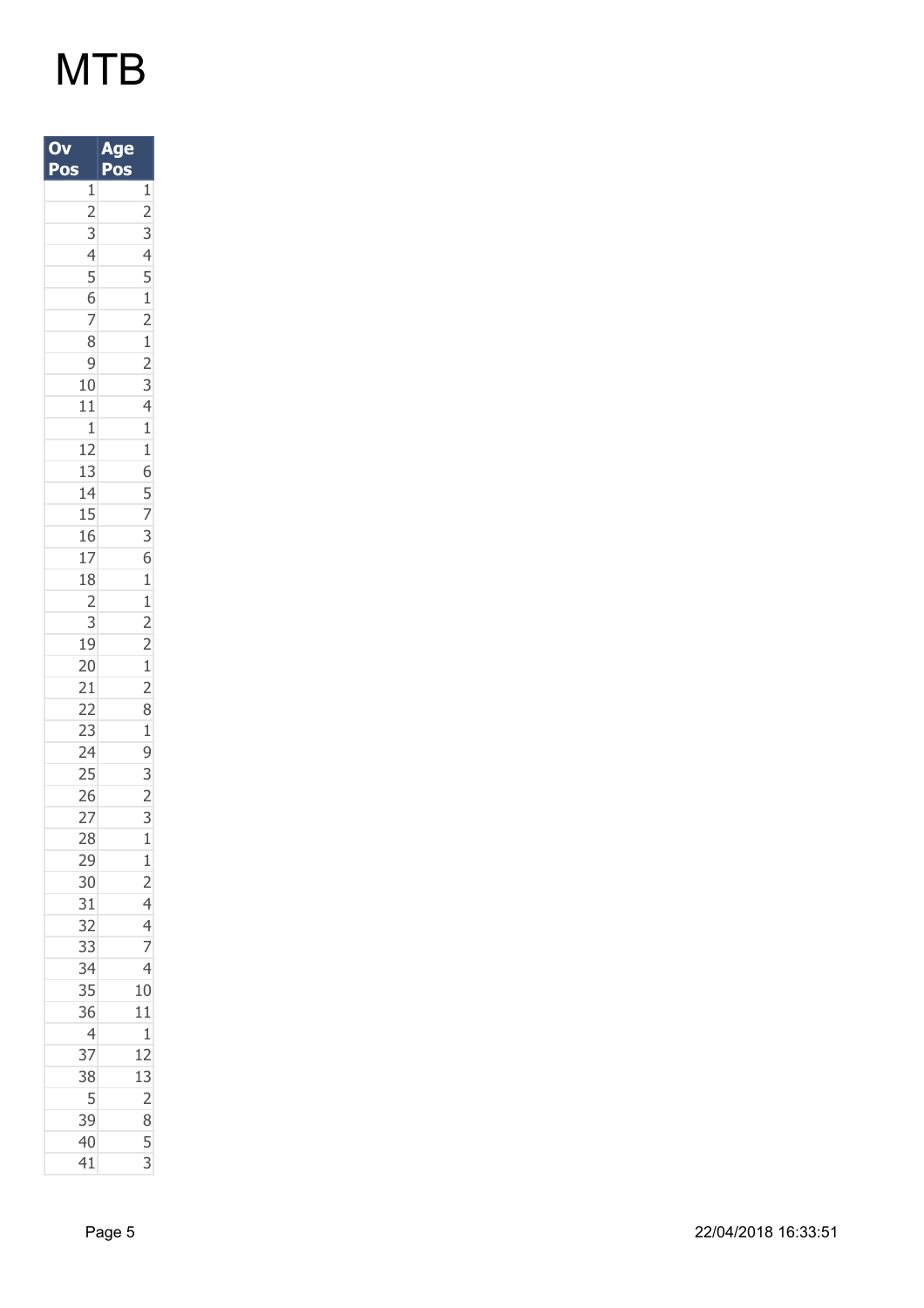| $\frac{2}{5}$ $\frac{5}{3}$                                                   |
|-------------------------------------------------------------------------------|
|                                                                               |
| 6                                                                             |
| $\mathbf{1}$                                                                  |
| 14                                                                            |
|                                                                               |
|                                                                               |
|                                                                               |
| $\begin{array}{r} 15 \\ 7 \\ 1 \\ 4 \\ 8 \end{array}$                         |
|                                                                               |
| $\frac{9}{2}$                                                                 |
|                                                                               |
|                                                                               |
|                                                                               |
|                                                                               |
| $\begin{array}{r} 16 \\ 5 \\ 2 \\ 2 \end{array}$                              |
|                                                                               |
|                                                                               |
|                                                                               |
|                                                                               |
|                                                                               |
|                                                                               |
| $\begin{array}{r} 3 \\ 6 \\ 17 \\ 4 \\ 9 \\ 2 \\ 5 \\ 18 \\ 4 \\ \end{array}$ |
|                                                                               |
|                                                                               |
| 3                                                                             |
| 10                                                                            |
| 19                                                                            |
| 11                                                                            |
| 3                                                                             |
| 10                                                                            |
| $\overline{3}$                                                                |
|                                                                               |
|                                                                               |
| $\begin{array}{r} 12 \\ 13 \\ 3 \\ 6 \\ 4 \\ \hline \end{array}$              |
|                                                                               |
|                                                                               |
|                                                                               |
|                                                                               |
| $\begin{array}{c} 11 \\ 4 \\ 20 \end{array}$                                  |
|                                                                               |
| $\frac{1}{1}$                                                                 |
|                                                                               |
| 21                                                                            |
| 12                                                                            |
| 6                                                                             |
|                                                                               |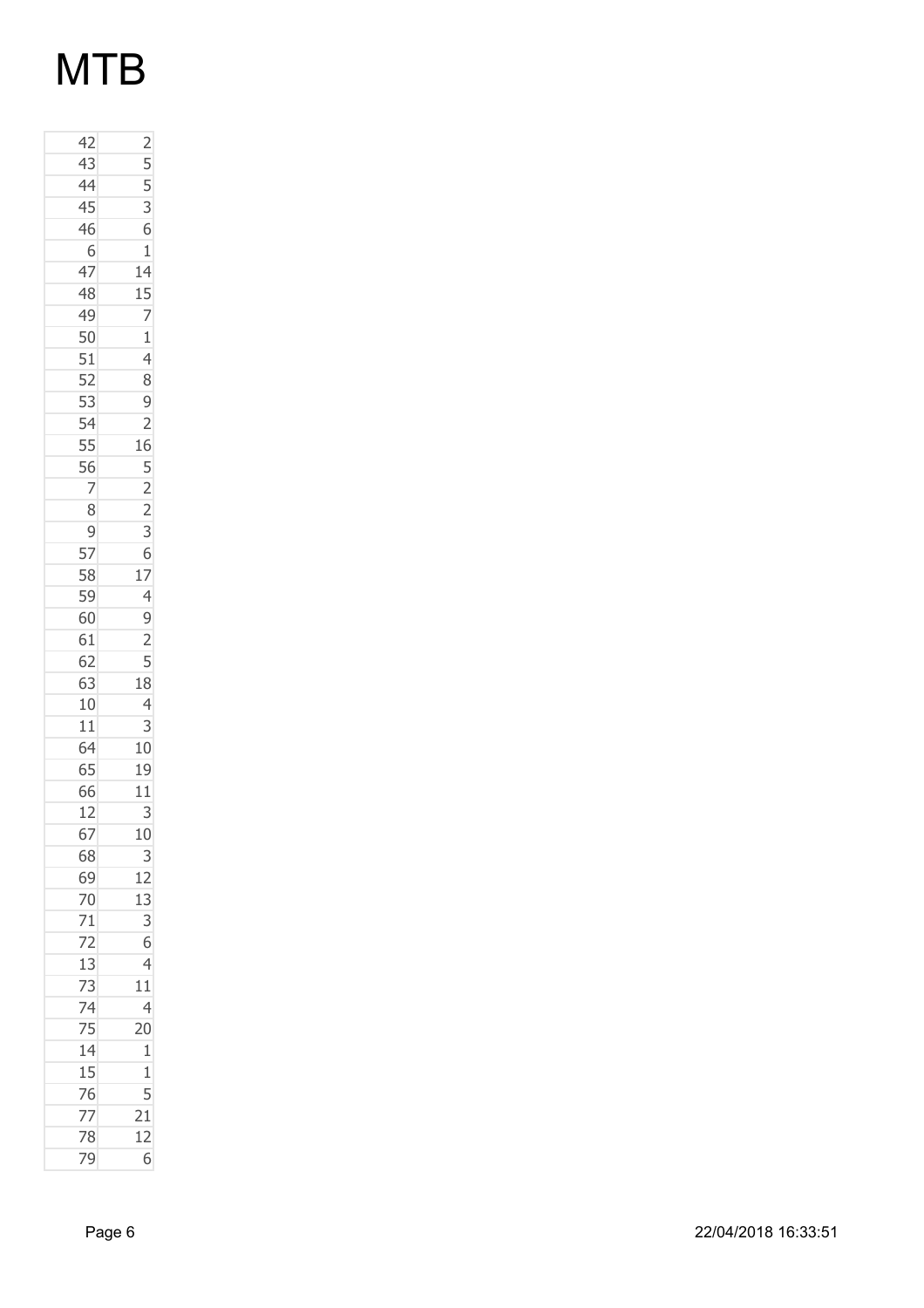| 80                | $\frac{14}{1}$                                                           |
|-------------------|--------------------------------------------------------------------------|
| 16                |                                                                          |
| 81                |                                                                          |
| 82                |                                                                          |
| 17                |                                                                          |
| 18                |                                                                          |
| 83                | $\frac{5}{7}$<br>$\frac{7}{15}$<br>$\frac{1}{7}$                         |
| 84                | 8                                                                        |
| 85                | 6                                                                        |
| 86                | 13                                                                       |
| 87                |                                                                          |
| 19                | $\frac{14}{2}$                                                           |
| 88                |                                                                          |
| 20                | $\frac{15}{6}$                                                           |
|                   |                                                                          |
| 21<br>89          |                                                                          |
| $\overline{22}$   |                                                                          |
| 90                |                                                                          |
|                   |                                                                          |
| $\frac{23}{24}$   |                                                                          |
| 91                |                                                                          |
|                   |                                                                          |
| $\frac{1}{25}$ 92 | 196737687                                                                |
| 93                | 8                                                                        |
| 94                | $\overline{4}$                                                           |
| 95                |                                                                          |
| 96                | $\begin{array}{r} 5 \\ \underline{10} \\ 7 \\ \underline{8} \end{array}$ |
| 26                |                                                                          |
| 97                |                                                                          |
| $\overline{27}$   | $\mathbf{1}$                                                             |
| 98                | $\overline{16}$                                                          |
| 28                | $\overline{2}$                                                           |
| 99                |                                                                          |
| 100               | 17                                                                       |
| 101               | $\frac{9}{7}$                                                            |
| 102               |                                                                          |
|                   |                                                                          |
| 29                | $\overline{4}$                                                           |
| 103               | 10                                                                       |
| 30                | 5                                                                        |
| 31                | 6                                                                        |
| 32                | 8                                                                        |
| 104               | 18                                                                       |
| 105               | 19                                                                       |
| 33                | 9                                                                        |
| 34                | 7                                                                        |
| 106               | 8                                                                        |
| 35                | $\overline{2}$                                                           |
| 107               | 7                                                                        |